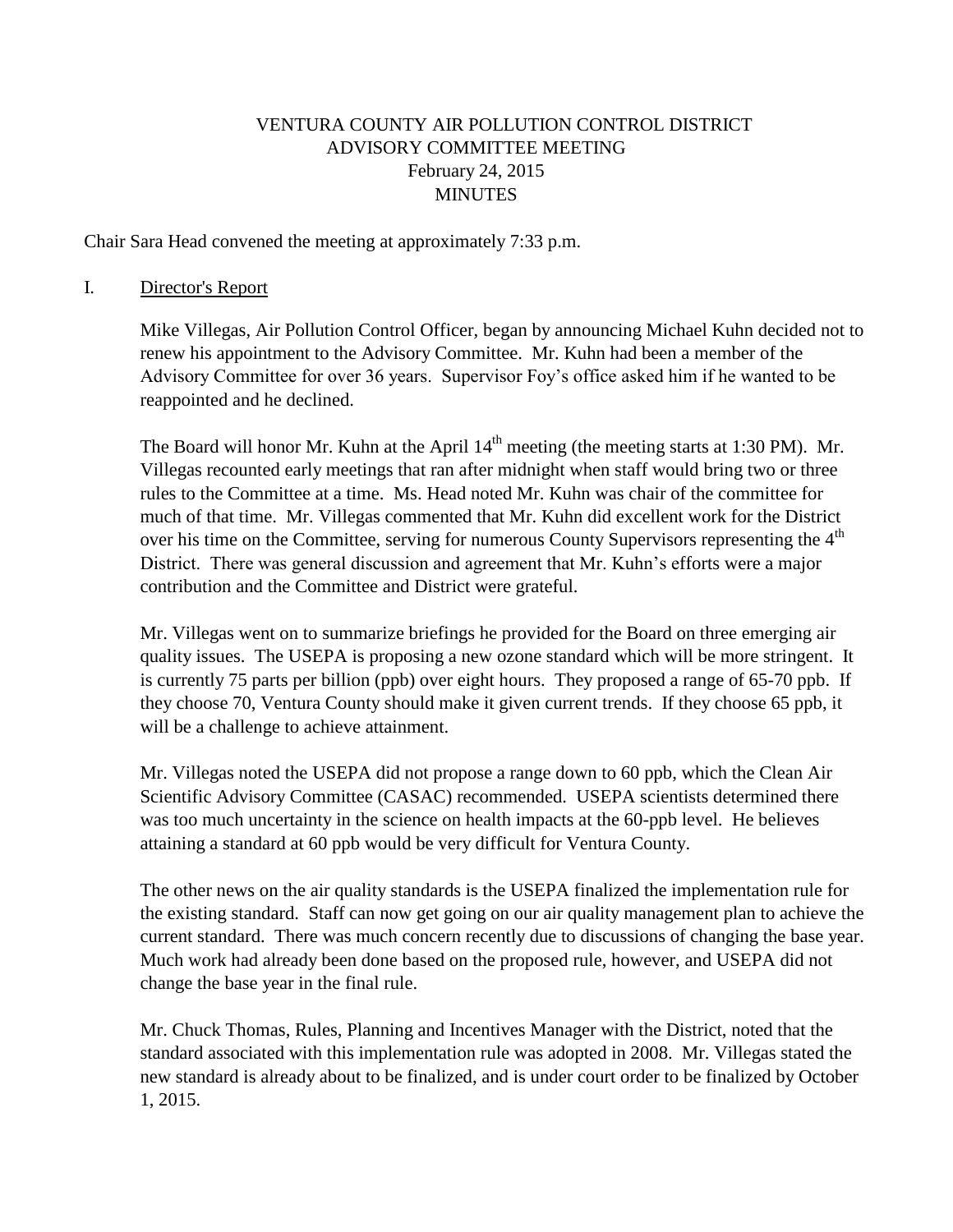Mr. Villegas stated he also updated the Board on personal air quality monitors, and offered to present that information to the Committee if they wanted at a future meeting.

The final recent issue is the air toxics program. The California Office of Environmental Health Hazard Assessment (OEHHA), as required by the Children's Health Protection Act, examined health impacts of air toxics on children. OEHHA looked at impacts in the ranges of the third trimester, 0 to 2 years of age, and 2 through 16 years of age. The results indicated calculated cancer risks from air toxics are 2.7 to 3 times higher than the current model predicts for children with no change in emissions. So the cancer risk from a gasoline dispensing facility related to benzene or 1, 3 butadiene could go up by a factor of three.

Mr. Villegas stated he would provide a study session on this issue for the Committee. It may not impact our rules, but it will likely impact operations in our air toxics program. It could make it more difficult to permit some sites. The good news is, larger gasoline stations are generally on large parcels, which keeps the first home a little further away. For example at Costco, since it is a big box store, the first home is pretty far from the gasoline dispensing facility.

Committee Member Joan Burns asked for clarification on how this will not impact District rules, but could make it harder to issue permits. Mr. Villegas responded that we use the state air toxics control measures as a basis for our air toxics program. Other than possibly gasoline stations, where the District has its own rules, the Committee will not see new or revised rules related to this change since the District implements the state program.

The most consistent number for significant health risk in the 35 air districts in California is 10 in a million. That is the bright line between significant and non-significant impacts. If you have a facility that causes 11 in a million, we will have problems issuing that permit. The problem sources will be gasoline dispensing and possibly hospital emergency generators. Since hospitals tend to be located in residential neighborhoods, the engine houses can be right next to someone's backyard.

The Final issue to discuss today is the proposed power plant in Oxnard. It is called the Puente Power Project and has been proposed by NRG. The existing Mandalay unit, with about 500 MW, will be replaced with a unit in the range of 262 MW. It will be a single turbine, combined cycle, natural gas fired. We are going to the Board on March  $10<sup>th</sup>$  with an indemnification agreement with NRG. The agreement will indemnify the District from lawsuits related to issuing that permit.

Power plants are permitted by the California Energy Commission (CEC). The District has a twostep permitting process – Authority to Construct and Permit to Operate. The CEC considers our Authority to Construct a "preliminary determination of compliance" and the Permit to Operate a "final determination of compliance". Our Permit to Operate will become part of the CEC license. We expect a lot of opposition from people in the City of Oxnard and Mr. Villegas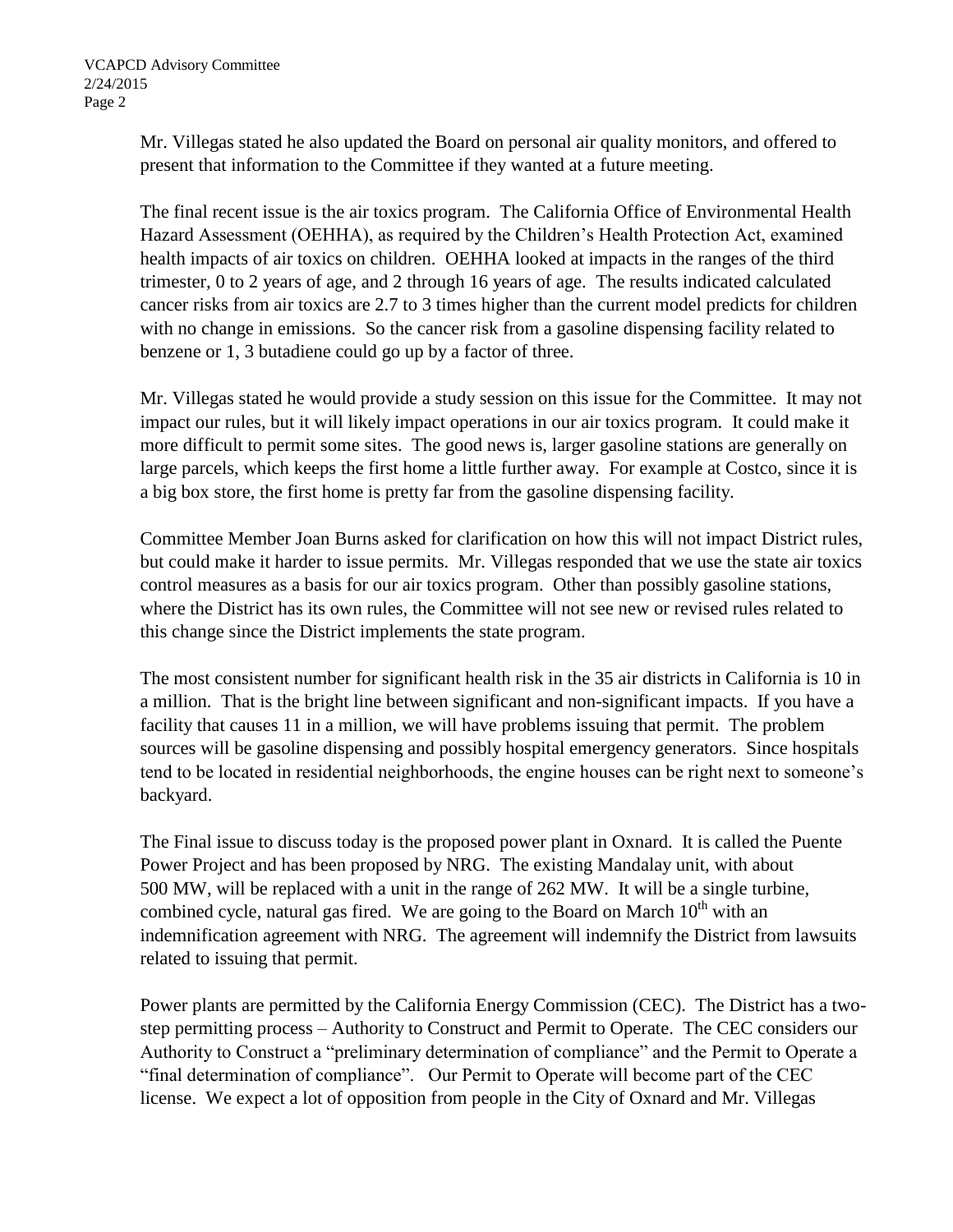discussed our lack of indemnification rule with NRG. NRG agreed to indemnify the District for this project.

Permitting turbines is pretty straight forward. They are extremely clean and the control technology is well defined. They just permitted a unit in the San Joaquin District and one down at Carlsbad. So the best available control technology determination will be very straight forward as well. The air permit will be fairly simple. The modeling will be complicated, but there is no doubt we will issue the permit because the facility will be able to comply.

A Committee Member asked about considerations due to taking Mandalay out of service. Mr. Villegas stated they will get credit for the emissions reductions associated with removing Mandalay. For both air quality and visual impact considerations the new turbine will be a major improvement. But some folks in Oxnard are not seeing it that way.

Committee Member Keith Moore noted since the turbine will be combined cycle, the exhaust will be around 400 degrees. That waste heat can be used to create fresh water. Since we are in a drought situation we need to find new sources of water. An estimated 35,000 acre feet of water can be generated from that waste heat. It is not a big number, but it is significant for Oxnard and it will be high quality, pure fresh water. So not only will this be a power source but it could also be a water source which could be a big detail for public opinion.

Mr. Villegas stated another benefit is the cooling water issue. The reason Mandalay and Ormond Beach plants must shut down by 2020 is the once through cooling water regulation. This prevents entrainment of sea life. But the cooling water for Mandalay is pulled from the Edison Canal, and that circulation helps the canal and harbor. Without the circulation the harbor could become a stagnant pond.

Committee Member Steven Wolfson asked about the estimated life span of the new facility. Mr. Villegas said he did not know, but there was consensus that most power plants are permitted and expect to operate for at least 30 years.

Mr. Villegas stated what NRG is proposing fits in with a renewable energy strategy. Looking at wind and solar, you have cloudy days and calm days so you need power infrastructure that can ramp up quickly. So instead of a boiler that takes up to 48 hours to be able to generate full load, a turbine can come up in a matter of hours. The proposal will also include taking down Ormond Beach generating station. The City of Oxnard will have a smaller plant at Mandalay and Ormond will be removed completely. The stack at the proposed turbine will be much shorter than the current Mandalay plant.

There was general discussion of the benefits of siting the plant with existing fuel and transmission infrastructure. The big issue is the public's opposition to building on the beach – they want new power plants somewhere they will not see them. There was a question about noise, and a general discussion of the noise reduction processes and equipment. It was noted that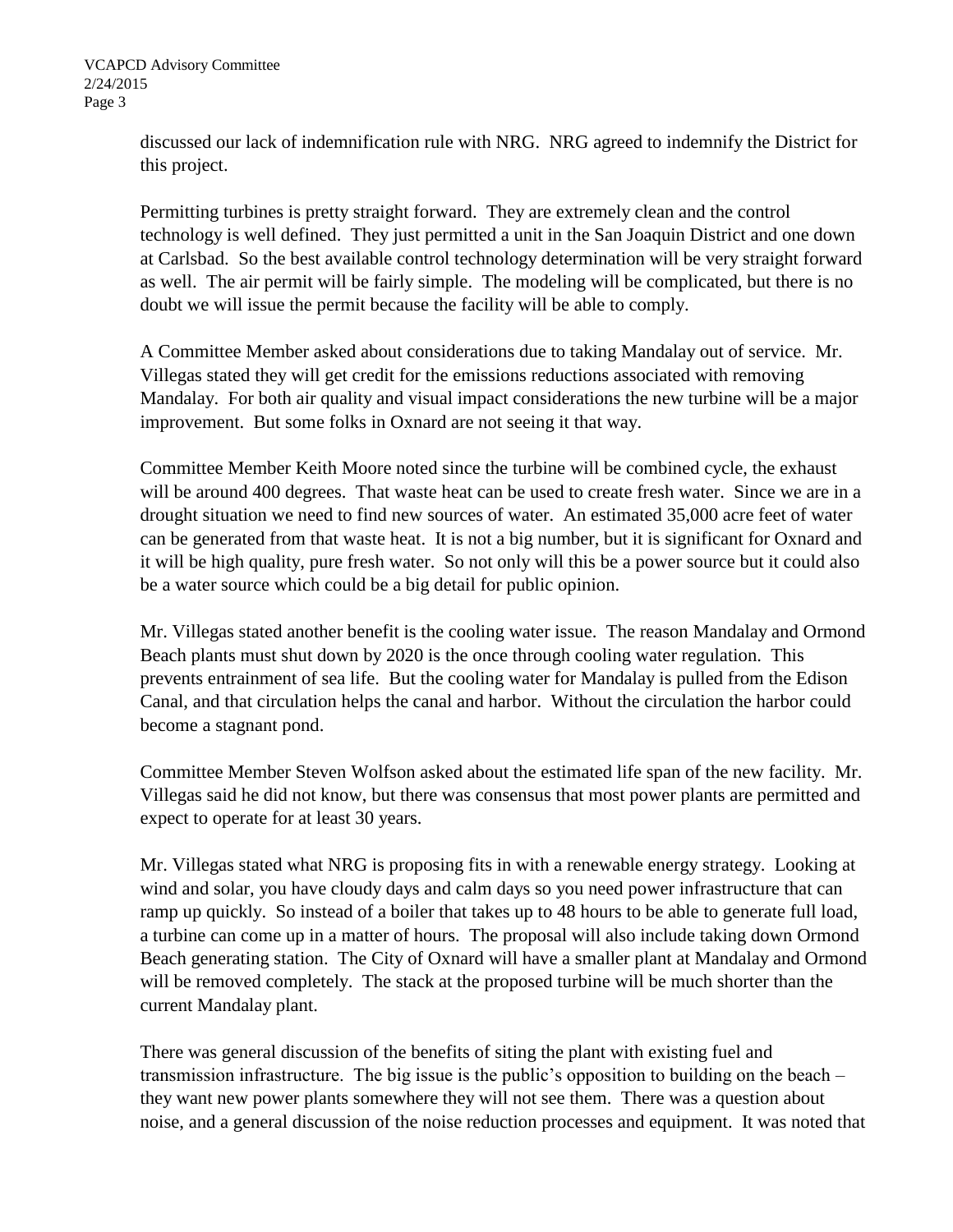the location on the beach is ideal for a turbine since the cool, dense air is needed for proper operation.

That concludes the Director's Report.

#### II. Call to Order

Chair Sara Head called the meeting to order at approximately 7:47 p.m.

#### III. Roll Call

| Present                  |                         |
|--------------------------|-------------------------|
| Joan Burns               | Kim Lim                 |
| Robert Cole              | Paul Meehan             |
| Raymond Garcia           | Keith Moore             |
| Sara Head                | <b>Richard Nick</b>     |
| Martin Hernandez         | Steven Wolfson          |
| Randy Johnson            |                         |
| Absent                   |                         |
| Thomas Lucas (excused)   | Hugh McTernan (excused) |
| Alice Sterling (excused) |                         |
| tai                      |                         |

Mike Villegas Chuck Thomas Tyler Harris

Public None

#### IV. Minutes

Committee Member Raymond Garcia made a motion to approve the minutes as drafted and commented that they are very detailed. Ms. Burns seconded the motion. Minutes were approved as drafted with unanimous vote.

## V. Committee Comment

Committee Member Keith Moore stated he was at an environmental conference in San Diego last week. Ms. Head noted she was there as well. To provide a quick summary, they discussed the status of upcoming legislation and regulations. There were big discussions about global warming and the CO2 regulations, and some sentiment that they might not go anywhere. There were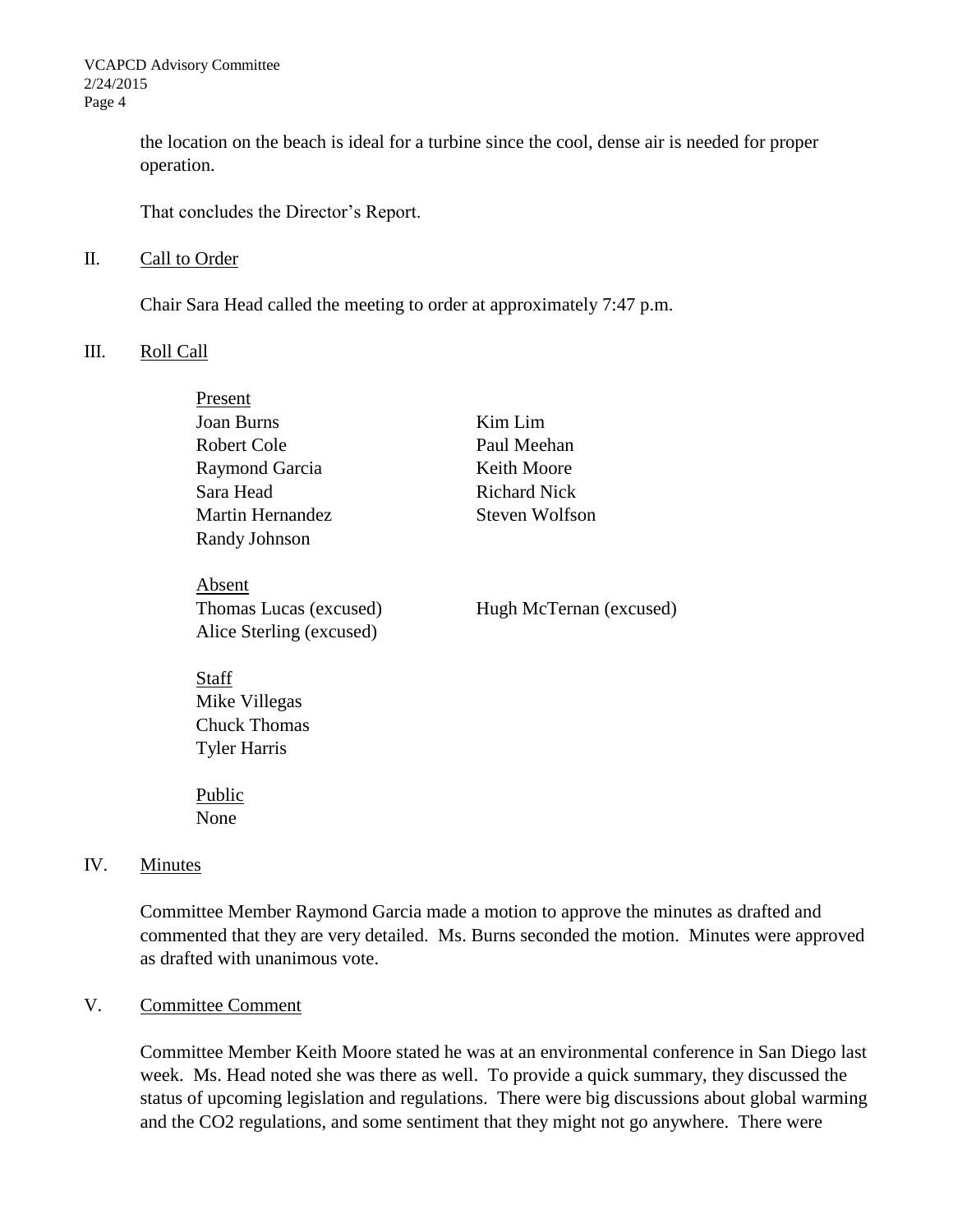presentations on HCl, mercury, SO2, NOx, all of the regulations on the books and those coming down throughout the country. There was significant focus on the ozone standard. Barry Wallenstein gave a presentation and afterwards Mr. Moore asked him about emissions credits from traffic light synchronization. Mr. Wallenstein's response was that there is some funding available to promote synchronization but there are no programs to issue credits. Mr. Moore asked if District staff had any additional information.

Mr. Villegas stated that we have a staff member that works regularly with the Transportation District. They have funding from the Congestion Mitigation and Air Quality Improvement (CMAQ) program. Some of those funds have been used by the cities for signal synchronization. Mr. Moore followed up with a question/suggestion about providing offset credits if someone were to purchase and install such lights, could they get usable emission reduction credits? He said this is a measureable and important benefit to air quality, especially when we are so close to attainment.

### VI. Public Comment

There was no public comment. No members of the public attended the meeting.

#### VII. Election of Officers

Chair Head requested nominations for the offices or Chair and Vice Chair. A Committee Member asked Ms. Head if she would continue as Chair. She said she was willing to do so. Mr. Moore nominated her for the position of Chair and Ms. Burns seconded the nomination. Ms. Head was elected unanimously to the office of Chair. She noted that last year or the year before she was not at the meeting when she was elected Chair.

Committee Member Paul Meehan volunteered to be Vice Chair. Chair Head called for a vote and Mr. Meehan was elected unanimously to the office of Vice Chair.

#### IX. New Business

Mr. Tyler Harris, Air Quality Engineer with the District, gave a presentation on the proposed revisions to Rule 42, Permit Fees. State law authorizes local air districts to impose fees to support their operations. In addition, the legislature often includes a clause in legislation affecting air districts stating they are denied reimbursement for costs associated with the mandate because they can impose fees and fund their own operations.

Permit fees currently cover 38.5% of district revenue. The district receives no property tax or County general fund revenue. For the fiscal year 2014-2015, District budgeted operating revenue is \$7.4 million and expenses are \$7.7 million. This leaves the District with a structural deficit of \$300,000. We expect federal grants to decrease in the coming years, leading to greater structural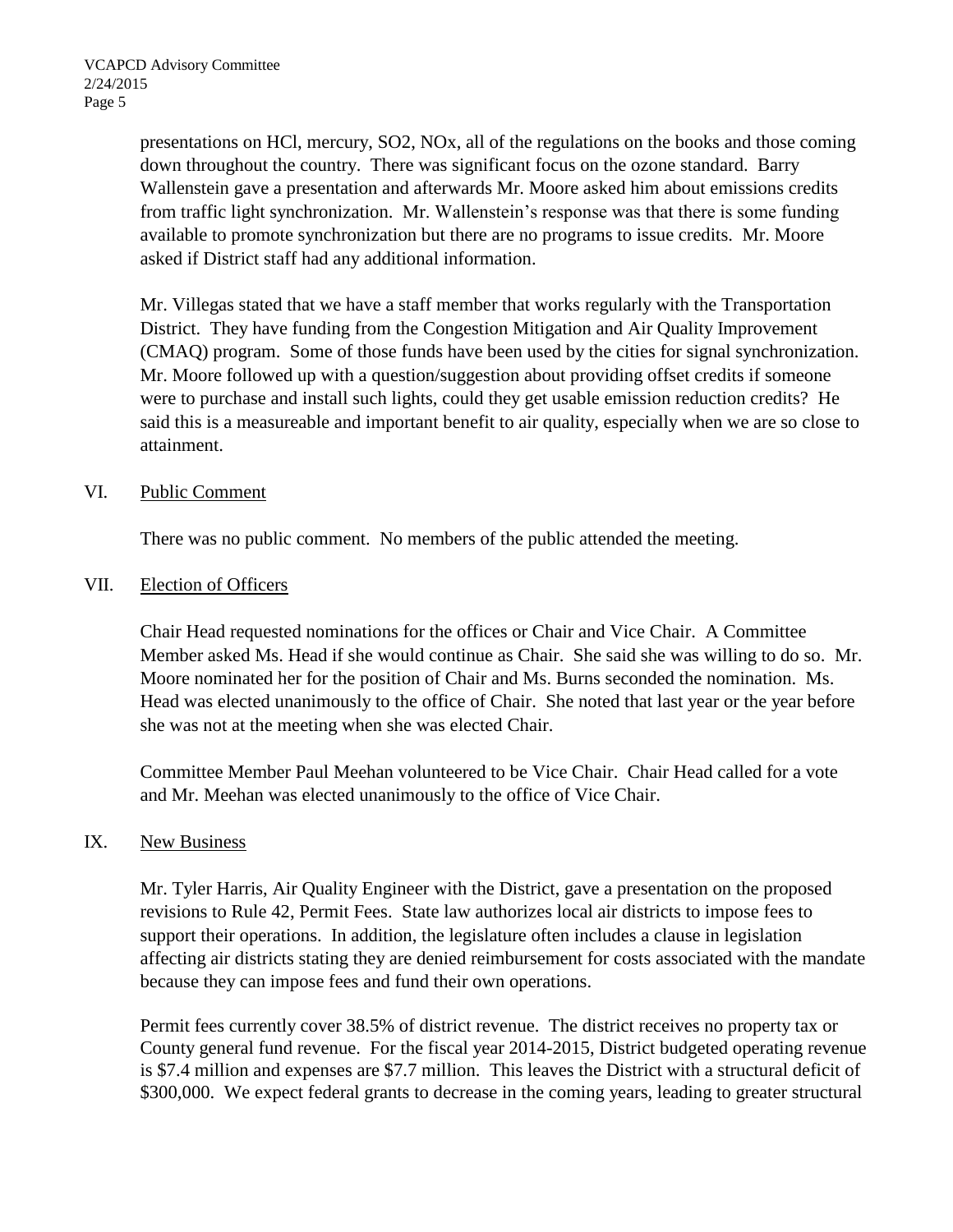deficits. The revenue and expenses discussed do not include pass-through grants such as the Carl Moyer Program funding.

Mr. Wolfson asked about the Department of Motor Vehicle fee revenue and the last time it changed. Mr. Harris responded that the fee was recently reauthorized, but it did not change.

Mr. Meehan asked for additional information on the reasons we expect the federal grant funding to decrease. Mr. Villegas stated that although the federal budget is improving, we have a new congress that is unhappy with the USEPA and our funding comes through USEPA. USEPA upper management has already told local and state grant recipients that fiscal year 2015 funding should remain flat, but they expect to get the budget axe in fiscal year 2016. Mr. Villegas plans to meet with the congressional delegations representing Ventura County, to discuss this issue.

Mr. Villegas will explain that although Congress may not be happy with USEPA, our District has a great working relationship with the local regulated community. Cutting the state and local budgets while tightening the standard gives the local agencies more work to do with fewer resources. Some republicans may support pass-through grant funding to the states, but cutting funding for internal USEPA activities.

Mr. Meehan asked if staff knows what the new percentage of federal grant funding is likely to be. Mr. Villegas said he does not know what congress will do so there is no way to know the future grant funding. Ms. Burns stated that the cuts are not a performance indicator but across the board cuts and Mr. Villegas agreed.

Mr. Moore stated that the standards are getting tighter and new regulations are coming all of the time so the District's workload is not going down. The permit fees are needed to make up the difference. Mr. Villegas agreed and noted USEPA is supposed to review the standards every five years. Mr. Moore followed up with a question about an expense budget to compare to the revenue slide.

Mr. Villegas gave a summary of how he prepares the expense budget. We must be conservative when preparing the budget. We assume every position is filled. However, when someone retires it often takes months or even a year to fill the position, resulting in significant savings to the budget. For the past several years, we have gone back to the Board at the end of the year with a net savings. The District is in very good financial shape, but we have been warned that the federal grant will be reduced in federal fiscal year 2016, so we are getting ready for that.

A Committee Member asked if the District retains a reserve. Mr. Villegas stated the District has a large reserve. The Board wants us to keep about \$4 million in reserve and right now we have \$12 million. However, we are currently in the process of purchasing a built-to suit building in Camarillo. This will reduce our annual costs for rent and we will be more centrally located in the county. Without the building, we would expect to burn through most of the fund balance and have a pile of rent receipts. If we have a building, the District owns a building and the land, a tangible asset rather than rent receipts.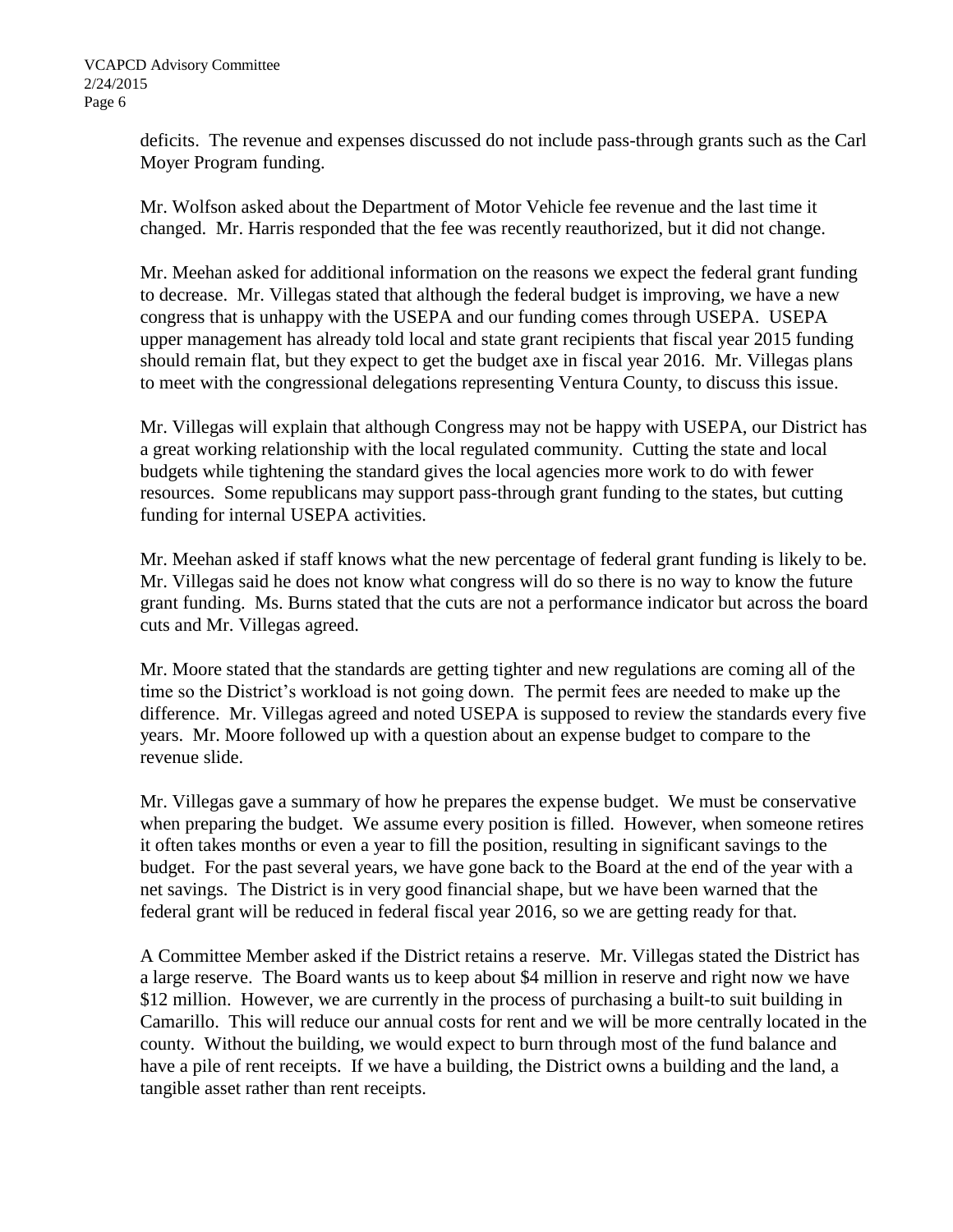Mr. Meehan asked if the Advisory Committee meetings would then be held in Camarillo. Mr. Villegas responded that they would, so bicycling to the meeting will be more difficult for Ventura residents.

A Committee Member asked if the asset will be helpful with funding. Mr. Villegas responded that it would not, but it does reduce operating costs. He surveyed other districts that own buildings and they have saved quite a bit of money by paying building maintenance rather than rent. In addition, we are building a one-story building. This avoids elevator maintenance and insurance, which would be required by the Americans with Disabilities Act if we bought a twostory building.

A Committee Member asked if the District had considered purchasing an existing building. Mr. Villegas stated we looked everywhere and worked with multiple commercial realtors but were unable to find a suitable building at an affordable price.

Mr. Villegas is reporting to the Board on the building status in closed session on April  $14<sup>th</sup>$ (closed session due to price negotiations). The developer quoted a price, but the City of Camarillo requires a development fee associated with the Springville bridge/exit and widening of Ventura Blvd. This is similar to Oxnard, where new development pays for infrastructure to support it. That share of the cost is what we are negotiating now. We expect to complete a sale agreement this year and it will take about 18 months to build.

Mr. Harris continued with the presentation, discussing the programs supported by the permit fees: permitting, source testing, compliance inspections, rule development, planning and overhead. Permit fees are only part of the revenue that supports these operations. Also, the monitoring program is not supported by permit fees.

Salaries and benefits amount to about 3⁄4 of the District operating budget expenses. Staff levels have been reduced, but we expect to maintain staffing at 50 positions. We project salaries and benefits will increase at a rate of 2% annually to account for inflation. While we currently have 49 full time positions on the books, management is considering adding a position due to changes in air toxics laws that were discussed earlier.

The proposed revisions to Rule 42 include an increase in the permit renewal fees of 2.5% effective July 1, 2015. The minimum annual renewal fee for most sources will increase by \$14 to \$565 per year. This will increase the District's operating revenue by approximately \$55,000 per year. The California Consumer Price Index has increased by the same 2.5% since the last time fees were adjusted in April 2013. That is data from April 2013 through October 2014, which is the last month with available data. Approximately  $2/3$  of sources pay the minimum fee, which is proposed to increase to \$565, so the real increase for the vast majority of sources is only \$14 per year. Since the structural deficit is \$300,000, this increase only covers a portion of the deficit.

Mr. Harris showed tables of the current and proposed fee rates (available in the staff report). The fee rates increase \$2 for ROC, NOx, PM and "Other Pollutants" (not specified here) and \$1 for SOx. No increase is proposed for carbon monoxide. A Committee Member asked why the fee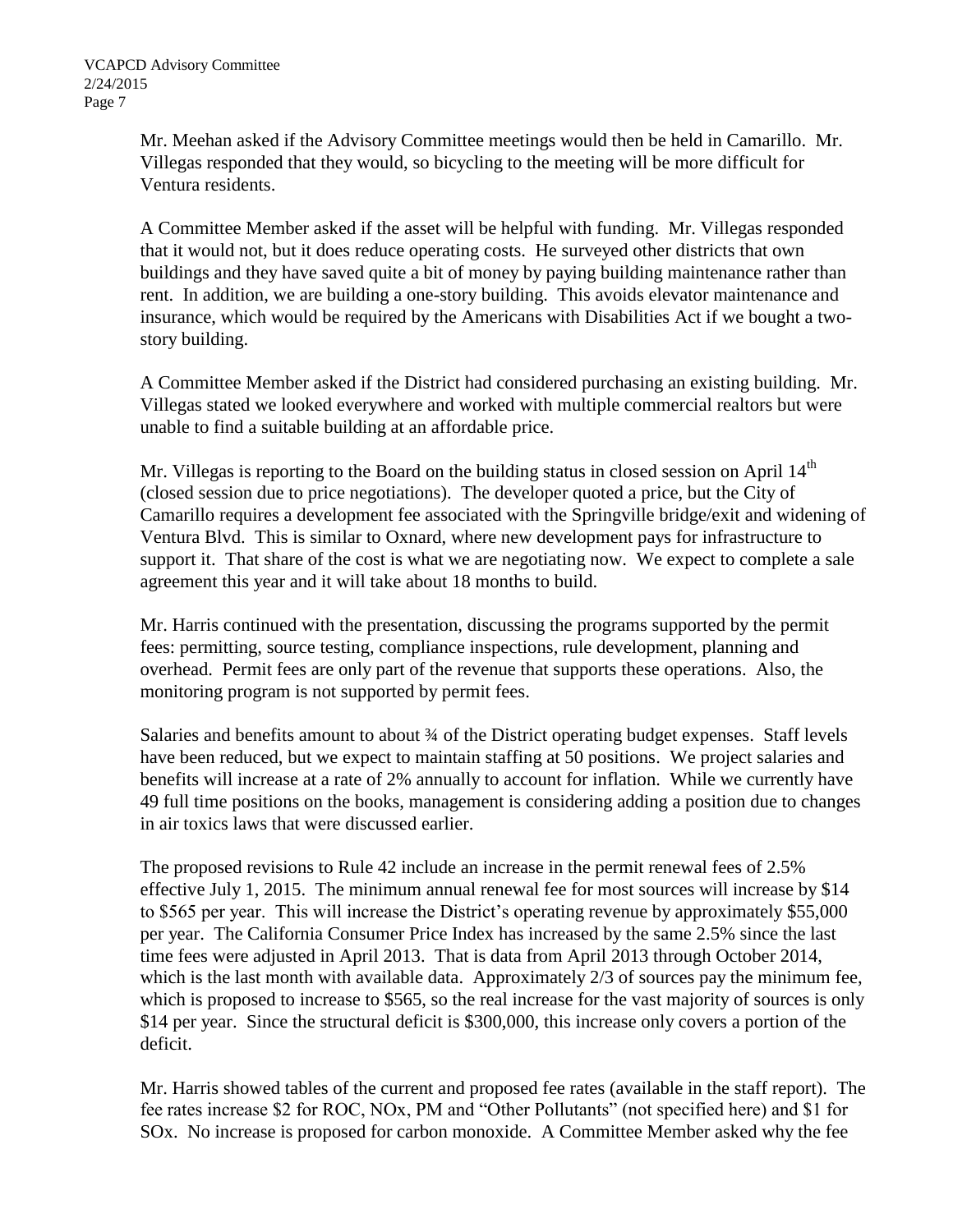rates are so much lower for CO and SOx. Mr. Villegas responded that the District is in attainment for those pollutants.

Mr. Harris noted that the permit renewal fees are based on permitted emissions, not actual emissions. The total permit renewal fee is calculated as the sum of all of the fees calculated for each individual pollutant, but there are also minimum fee rates (see staff report). Whatever permitted pollutant has the highest annual permitted emissions (not including carbon monoxide) is used to determine the minimum annual fee.

The total fee is calculated using the permitted emissions for all pollutants. The resulting fee is compared to the minimum fee listed for the individual pollutant with the highest permitted tons per year emissions. The facility must pay the higher of the two. Again, 2/3 of the facilities will pay the minimum fee, proposed to increase \$14. Mr. Harris showed an example calculation.

Mr. Moore asked why there are a pounds per hour and a tons per year fee. Mr. Harris explained that the fees are structured this way to account for the overall amount of emissions from a facility (tons per year) but also to account for the impact a facility can have on attainment of an hourly standard. Since ozone in particular is an hourly (or 8-hour) standard, we charge fees based on the amount of a precursor pollutant the facility can emit per hour because that affects ozone concentrations during a high ozone event.

Mr. Moore asked if emission credits affected this calculation. Mr. Villegas stated the credits are owned by facilities but they do not figure into this calculation. Companies own most of the available credits, except for a few owned by the District which we are working to make available. For example, oil companies are significant credit owners and Edison owns lots of credits because they convinced many farmers to go to electric pumps back in the 1980s and 1990s and they received a significant amount of emission reduction credits.

Mr. Moore asked if the shutdown of Mandalay would generate credits. Mr. Villegas said it will, but USEPA regulations say you must use the permitted emission rate for the increase from a new facility, but for shutting down an existing facility you only get credits for actual emissions. The existing Mandalay plant runs very rarely because it is an expensive plant to operate. So it doesn't get called to feed the grid very often by the state. We are not sure if Mandalay's existing actual emissions will be enough to completely offset the permitted emissions of the new plant. So they may have to purchase supplemental credits.

Mr. Moore asked about the value of NOx credits. Mr. Villegas stated NOx and ROC, the precursors to ozone, are currently running between \$40,000 and \$70,000 per ton. As an example, ROC was the last significant trade for the new Food 4 Less gas station at Vineyard and Esplanade Drive. They are tearing down the old store and building a new store with a very large gasoline dispensing facility. They paid about \$70,000 per ton. Every year the District must report the emission reduction credit sale prices to the state. Credits are much more expensive in the South Coast District. Ms. Head stated she believes particulate matter goes for \$100,000 per pound.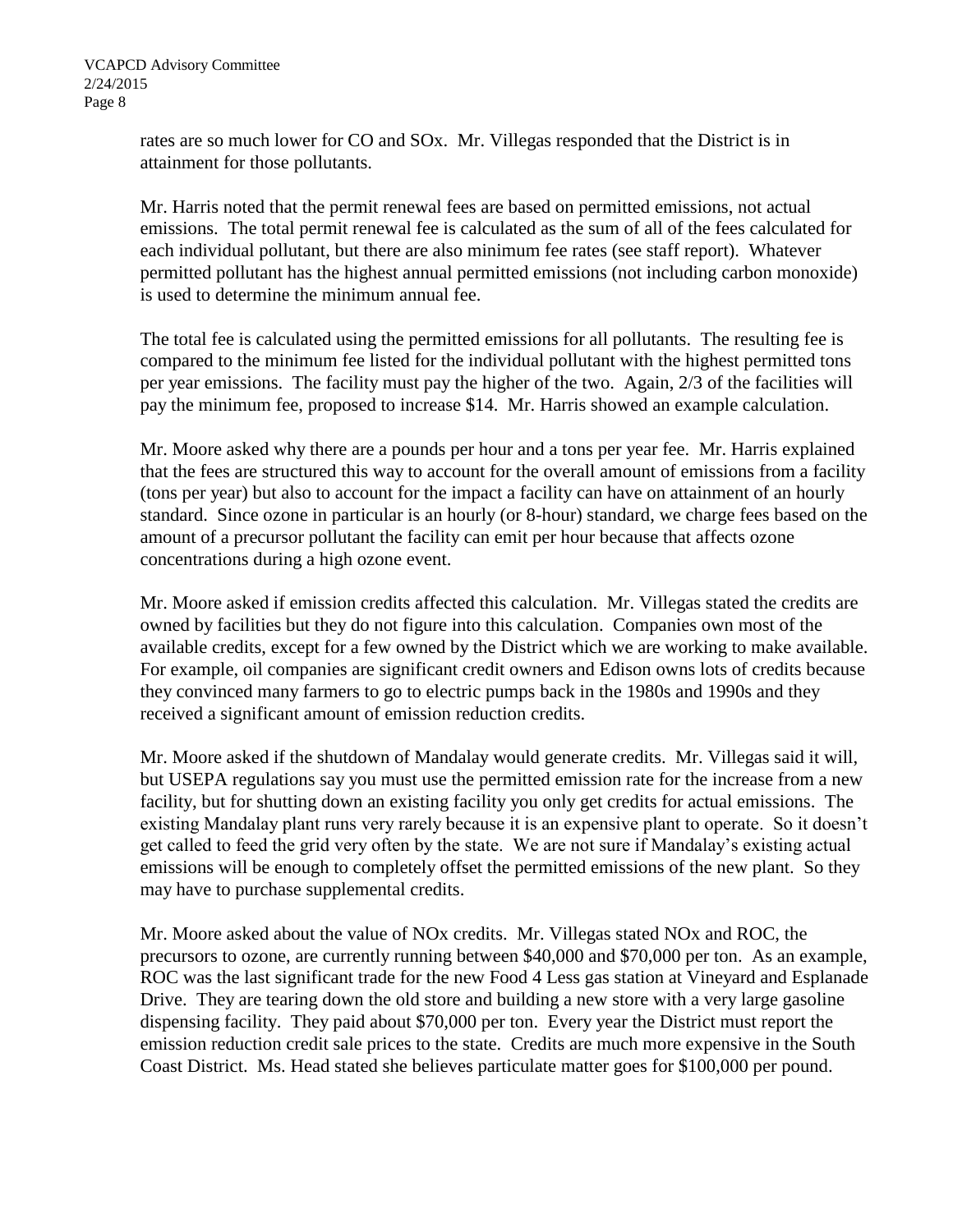There was discussion of the price of credits and the business opportunities in emission reduction credits. Mr. Moore again mentioned the traffic light synchronization issue since reductions can be measured at each light that is upgraded.

Mr. Harris summarized the presentation and asked for questions. Mr. Villegas noted the District held a public workshop and had one person in attendance representing the City of Ventura Water. They were looking at emissions from their wastewater operations and wanted to understand the impact on their fees, but they had no objection.

Ms. Head stated she is surprised there is no public attendance because in her 22 years on the committee the fee rules have been the most contentious. The fact that no one is here says something about the opinion of the regulated community. Committee Member Kim Lim stated it is very reasonable to have a small increase such as this.

Mr. Villegas stated we have kept our costs down. When he took over we had 64 staff and now we have 49 and are budgeting at 50 in case we need to add another staffer to deal with air toxics. We are going to try an internal shifting of staff first to see if we can stay at 49. Industry knows we run a tight ship.

Mr. Wolfson stated he went back and looked up the information about the rate increase two years ago. The District went from \$9.8 million surplus then to \$12.4 million now. You went from \$4 million for a building and now you are looking at about \$7 million. Six months' worth of reserve is \$4 million, so you have \$1.4 over that even with the building cost. So the question is, how much is enough?

Mr. Villegas stated he has said to the Board, they want six months' reserve and that is \$4 million. Board members respond saying they would rather have it higher than that. By the time we pay for the building, which will be over \$6 million, and then pay for the move, we will use \$7 million of the reserve. Our office furniture is out of production and we will buy all new cubicles, etc.

Mr. Moore stated the challenge, which the committee has discussed before, is that we are on a per ton or per pound basis. We have standards that are continuing to reduce emission rates. So you don't generate more money as facilities install improved technologies to reduce emissions. The permit value decreases, and the fee equation will have to be revisited because the result is always going down. As standards tighten up, the permit, per pound income is going down and the District has fixed or probably increased requirement for funds. The lowering income line will cross the rising expense line and make the situation difficult. We can almost predict when the lines will cross by drawing lines out from the curve.

Mr. Villegas responded that this is one of the things that makes our job tougher. When we are successful we tighten our budget. However, the expected decrease in permitted emissions isn't really occurring as much anymore. Also, new facilities move into the District. We are not seeing a real drop year to year. We actually saw an increase recently when the price of oil hit about \$100 per barrel because we were buried in oil and gas permit applications. People were drilling, but that changed now that oil went down to \$50 per barrel.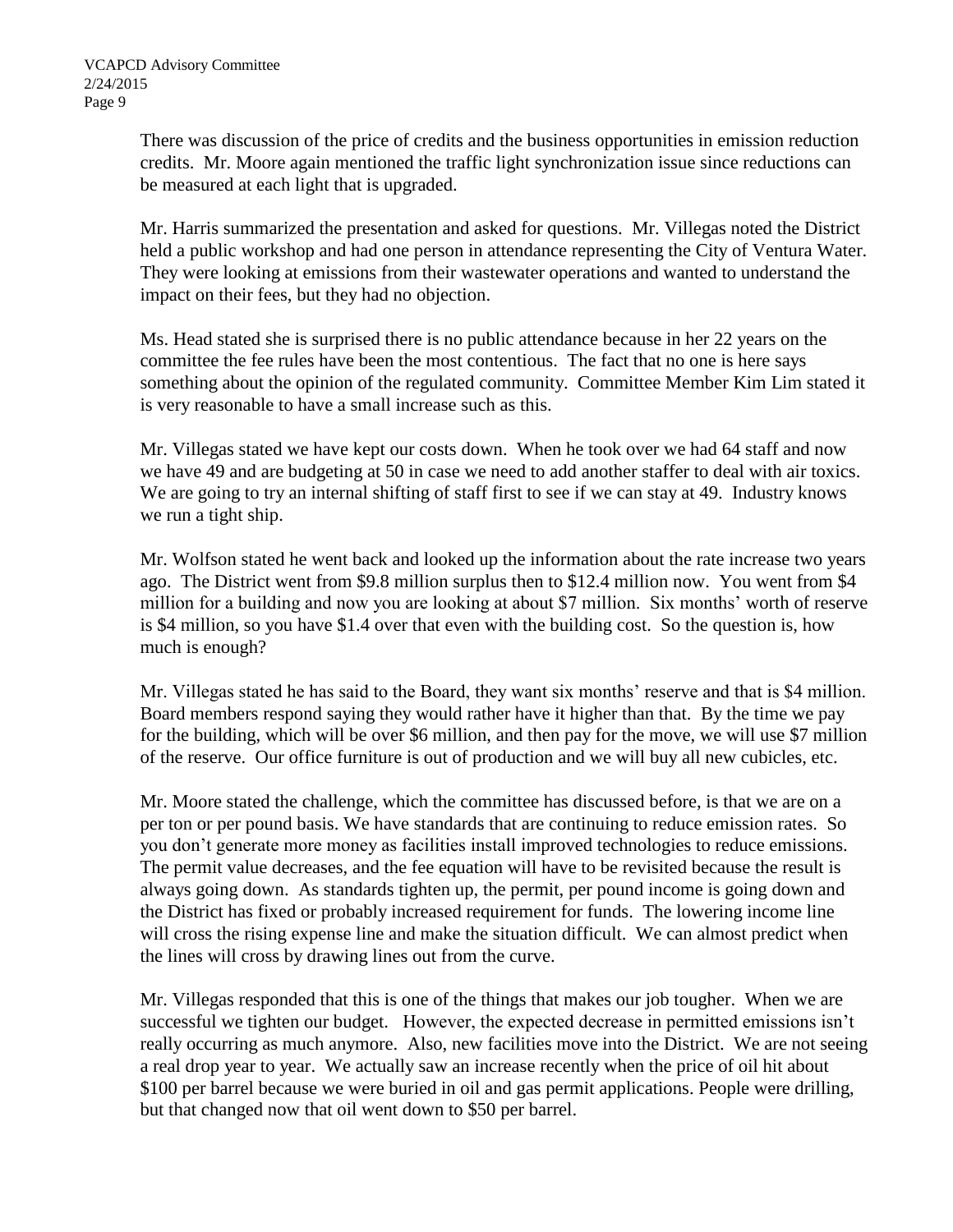Even as we add controls, the population of the county increases. Growth is another factor that affects permitted emissions and therefore revenue.

Committee Member Randy Johnson asked about the impact of staff reductions over the last 20 years on the budget. Mr. Villegas responded that the cost of salaries and benefits has come down a bit, but it has been offset by rises in pension contributions and health care insurance costs. Ventura County retirement plan is pretty well funded at approximately 80% of its target. The County is asking all agencies – County employees, APCD and Regional Sanitation District – to increase contributions. So for each employee, the salary has gone up very little; it has barely kept up with inflation. But we are seeing a higher retirement contribution and health insurance contribution. So even though we reduced employees, the cost has stayed level. Mr. Johnson noted this agrees with earlier statements about costs meeting revenue and will likely need to be revisited in the future.

Mr. Meehan stated he is conflicted about this issue. He is hesitant to vote for a fee increase unless there is a strong rationale behind it. The justification here does not seem that strong. The District is above its target on its reserve. You are expecting a decrease in the federal grant but do not know if it is going to happen or how much. Some fees, for example the filing fee for a mailing address change of \$225, seem substantial. However, this is all offset by the fact that you held a workshop and only one person showed up – so no one is interested.

Mr. Villegas stated the District has control of 38% of our revenue – the permit fees. If our federal grant goes down a couple hundred thousand dollars (current grant is \$1.1 million), it is a pretty significant hit to us. We have the fund balance to ride it out, but it is like steering an air craft carrier – you have to adjust early. So that is what we are trying to do. We are trying to stay ahead of the curve so we don't get in trouble. Just before Mr. Villegas took over the District, they did a 15% increase, another 15% increase, and a 10% increase. They were making very large fee increases. When I took over, industry had had enough so we cut staff and balanced our budget that way.

I am now trying to stay ahead of the curve with minor adjustments so we don't get into those situations because it was awful. Ms. Head pointed out those big increases were necessary because the District had no fee increases for a number of years. The hearings for those big jumps were really contentious. The little adjustments to keep up seem to go over better. Ms. Burns agreed and thinks we have a good argument for staying ahead of the curve.

Mr. Lim stated he thinks it is a good idea to bring in the money if the District is adding another FTE. The added FTE will probably cost more than the \$100,000. Mr. Villegas stated with benefits that is correct.

Mr. Garcia made a motion to approve the proposed revisions to Rule 42, Permit Fees. He stated he doesn't think it is a large increase but it is probably necessary at this time. Committee Member Martin Hernandez seconded the motion.

The Chair asked if there was any further discussion, and hearing none called the question. Mr. Villegas called the roll and the motion passed with ten in favor and one opposed.